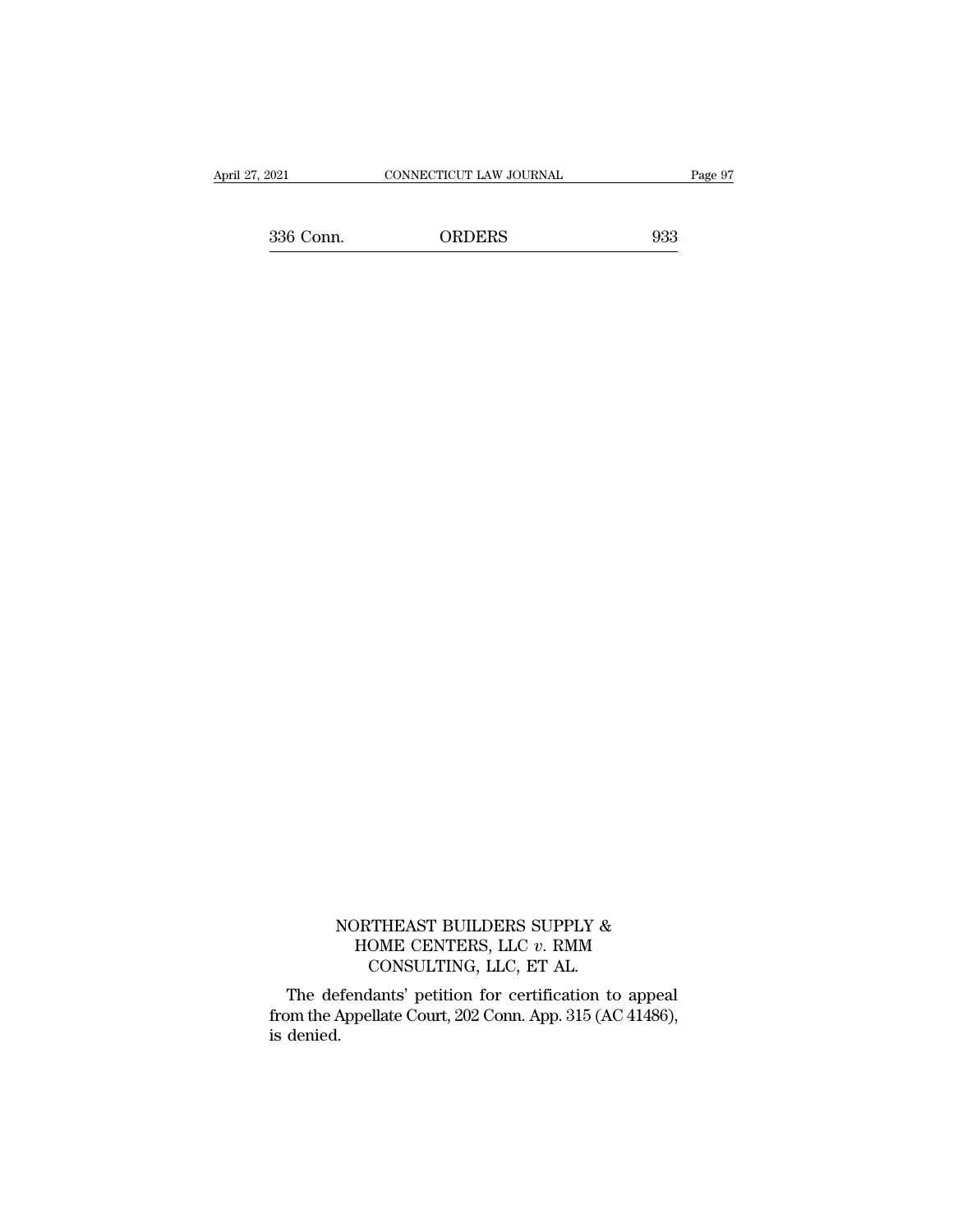| CONNECTICUT LAW JOURNAL           |  |             |
|-----------------------------------|--|-------------|
|                                   |  | April 27, 2 |
| 336 Conn.<br>934<br><b>ORDERS</b> |  |             |

CONNECTICUT LAW JOURNAL April 27, 2021<br>4 ORDERS 336 Conn.<br>McDONALD and KELLER, Js., did not participate in<br>e consideration of or decision on this petition. 934 ORDERS 336 Conn.<br>McDONALD and KELLER, Js., did not participate in<br>the consideration of or decision on this petition.<br>*Karen L. Dowd* and *Brendon P. Levesque*, in support *Karen L. Dowd* and *Brendon P. Levesque*, in support the petition.<br>*Karen L. Dowd* and *Brendon P. Levesque*, in support the petition. McDONALD and l<br>the consideration of<br>*Karen L. Dowd* ar<br>of the petition.<br>*Bruce L. Elstein*, *McDONALD* and *KELLER*, Js., did no<br>*E* consideration of or decision on this<br>*Karen L. Dowd* and *Brendon P. Leves*<br>the petition.<br>*Bruce L. Elstein*, in opposition.<br>Decided April 13, 2021

Karen L. Dowd and Brendon P. Levesque, in support<br>
The petition.<br>
Bruce L. Elstein, in opposition.<br>
Decided April 13, 2021

# etition.<br>
L. Elstein, in opposition.<br>
Decided April 13, 2021<br>
STATE OF CONNECTICUT *v*. CALEB<br>
T. HALL-GEORGE metrical april 13, 2021<br>Decided April 13, 2021<br>F. CONNECTICUT v. CALEB<br>T. HALL-GEORGE<br>spetition for certification to ap

The defendant's petition for certification to appeal  $\begin{minipage}[c]{0.7\linewidth} \begin{tabular}{ll} \multicolumn{2}{l}{{\bf STATE OF CONNECTICUT $v$. CALEB} \label{fig:ex1} \end{tabular} \end{minipage}$  <br> The defendant's petition for certification to appeal from the Appellate Court, 203 Conn. App. 219 (AC 42574), is denied. STATE<br>The defenda<br>from the Appell<br>is denied.<br>*Adele Patter*. STATE OF CONNECTICUT *v*. CALEB<br>
T. HALL-GEORGE<br>
The defendant's petition for certification to appeal<br>
om the Appellate Court, 203 Conn. App. 219 (AC 42574),<br>
denied.<br>
Adele Patterson, senior assistant public defender, in<br> T. HALL-G<br>The defendant's petition 1<br>from the Appellate Court, 203<br>is denied.<br>*Adele Patterson*, senior assupport of the petition.<br>*Timothy J. Sugrue*, assis The defendant's petition for certification to appeal<br>bm the Appellate Court, 203 Conn. App. 219 (AC 42574),<br>denied.<br>*Adele Patterson*, senior assistant public defender, in<br>pport of the petition.<br>*Timothy J. Sugrue*, assist

opposition. % support of the petition.<br>
Timothy J. Sugrue, assistant state's attorney, in opposition.<br>
Decided April 13, 2021 *hy J. Sugrue*, assistant state's attorney, in Decided April 13, 2021<br>DIANA PASCOLA-MILTON *v.* LEROY MILLARD ET AL.

# MILLARD ET AL.

Decided April 13, 2021<br>
The petition of the plaintiff and the joined plaintiff,<br>
ive Milton, for certification to appeal from the Appel-<br>
The petition, for certification to appeal from the Appel-<br>
The Court 203 Conn. App. DIANA PASCOLA-MILTON v. LEROY<br>MILLARD ET AL.<br>The petition of the plaintiff and the joined plaintiff,<br>Clive Milton, for certification to appeal from the Appel-<br>late Court, 203 Conn. App. 172 (AC 43011), is denied. DIANA PASCOLA-MILTON v. LEROY<br>MILLARD ET AL.<br>The petition of the plaintiff and the joined plaintiff,<br>Clive Milton, for certification to appeal from the Appel-<br>late Court, 203 Conn. App. 172 (AC 43011), is denied.<br>Diana Pas *DIANA PASCOLA-MILTON v. LEROY*<br>*MILLARD ET AL.*<br>The petition of the plaintiff and the joined plaintiff,<br>ive Milton, for certification to appeal from the Appel-<br>repre-repre-repre-repre-repre- in support of the petition.<br>*D* MILLARD ET AL.<br>The petition of the plaintiff and the<br>Clive Milton, for certification to appeal<br>late Court, 203 Conn. App. 172 (AC 430<br>Diana Pascola-Milton and Clive Mi<br>sented, in support of the petition.<br>John W. Cannavino, The petition of the plaintiff and the joined plaintiff, ive Milton, for certification to appeal from the Appel-<br>*Le* Court, 203 Conn. App. 172 (AC 43011), is denied.<br>*Diana Pascola-Milton* and *Clive Milton*, self-repre-<br>

sition. sented, in support of the petition.<br>
John W. Cannavino, Jr., and Bryan J. Haas, in opposition.<br>
Decided April 13, 2021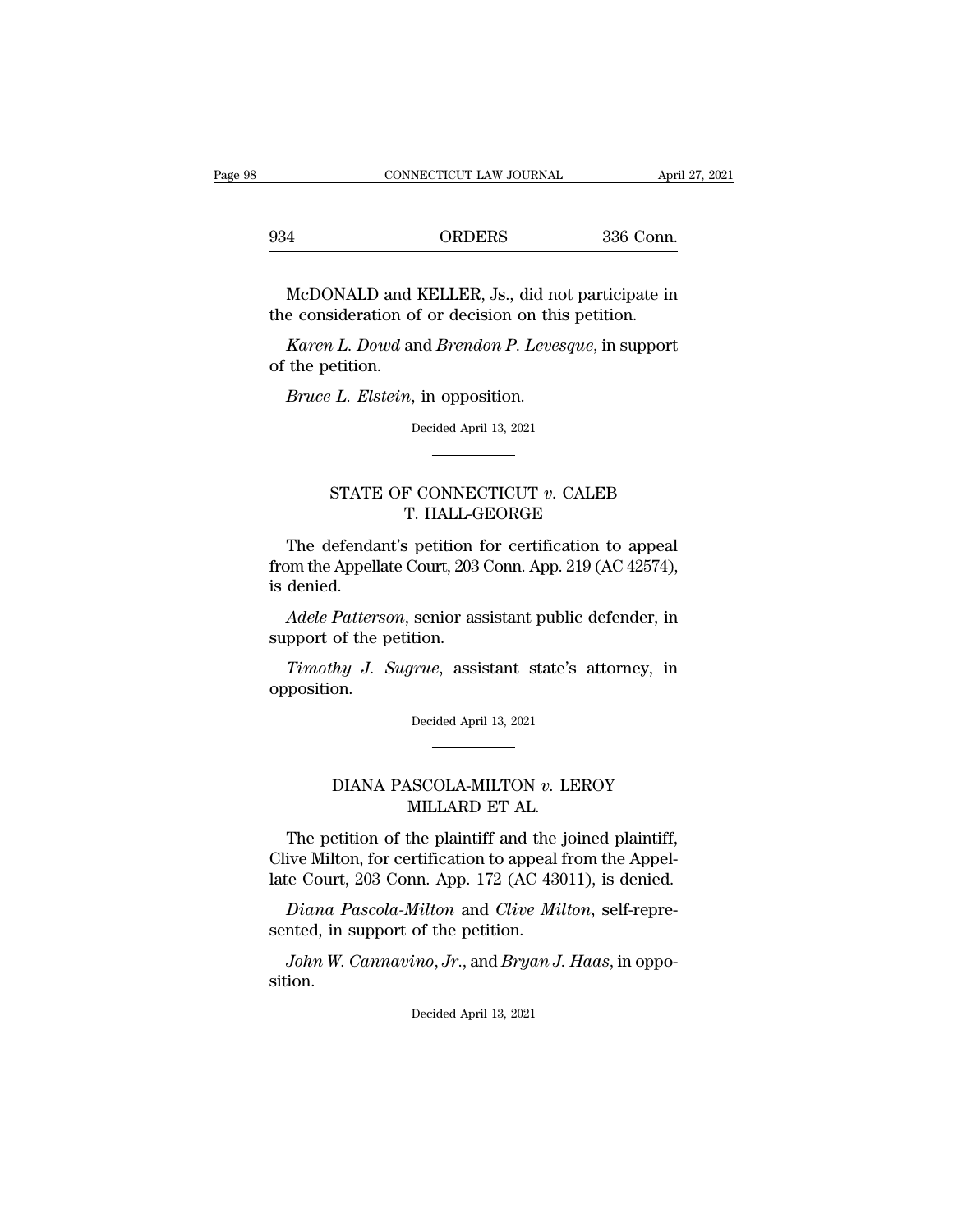# EXECUTE CONNECTICUT LAW JOURNAL Page<br>
1 DRDERS 935<br>
TIMOTHY SOLEK *v*. COMMISSIONER<br>
OF CORRECTION ORDERS<br>
SOLEK v. COMMISSIONER<br>
OF CORRECTION<br>
Timothy Solek's petition for certification

6 Conn. ORDERS 935<br>
TIMOTHY SOLEK  $v$ . COMMISSIONER<br>
OF CORRECTION<br>
The petitioner Timothy Solek's petition for certifica-<br>
on to appeal from the Appellate Court, 203 Conn. App.<br>
0. (AC 43288), is donied TIMOTHY SOLEK v. COMMISSIONER<br>
OF CORRECTION<br>
The petitioner Timothy Solek's petition for certifica-<br>
tion to appeal from the Appellate Court, 203 Conn. App.<br>
289 (AC 43288), is denied. TIMOTHY SOLEK v. CO<br>OF CORRECT<br>The petitioner Timothy Solek<br>tion to appeal from the Appellate<br>289 (AC 43288), is denied.<br>Robert L. O'Brien, assigned *Robert L. O'Brien*, assigned counsel, in support of epetition.<br>*Robert L. O'Brien*, assigned counsel, in support of epetition. The petitioner<br>tion to appeal from<br>289 (AC 43288), i<br>*Robert L. O'Br*<br>the petition.<br>Jonathan M. So The petitioner Timothy Solek's petition for certification to appeal from the Appellate Court, 203 Conn. App.<br>9 (AC 43288), is denied.<br>*Robert L. O'Brien*, assigned counsel, in support of<br>e petition.<br>*Jonathan M. Sousa*, de

Figure 10 appear front<br>1889 (AC 43288), is<br>Robert L. O'Brie<br>the petition.<br>Jonathan M. Sou<br>in opposition. Jonathan M. Sousa, deputy assistant state's attorney,<br>opposition.<br>Decided April 13, 2021

*than M. Sousa*, deputy assistant state s attornesition.<br>
Decided April 13, 2021<br>
Decided April 13, 2021<br>
D.S. BANK, NATIONAL ASSOCIATION,<br>
TRUSTEE  $v$ . LEE MONCHO ET AL. TRUSTEE *<sup>v</sup>*. LEE MONCHO ET AL.

Decided April 13, 2021<br>
The defendants' petition for certification to appeal<br>
The defendants' petition for certification to appeal<br>
Dom the Appellate Court, 203 Conn. App. 28 (AC 43568),<br>
dopied U.S. BANK, NATIONAL ASSOCIATION,<br>TRUSTEE v. LEE MONCHO ET AL.<br>The defendants' petition for certification to appeal<br>from the Appellate Court, 203 Conn. App. 28 (AC 43568),<br>is denied. U.S. BA<br>TRUS<br>The defenda<br>from the Appel<br>is denied.<br>James N. Ni *James N. Nugent*, in support of the petition.<br>*James N. Nugent*, in support of the petition to appear of the Appellate Court, 203 Conn. App. 28 (AC 43568<br>*James N. Nugent*, in support of the petition.<br>*Pierre-Yves Kolakow* The defendants' petition for certification to<br> *Pierre-Yves Kolakowski*, in opposition.<br> *Pierre-Yves Kolakowski*, in opposition.<br> *Pierre-Yves Kolakowski*, in opposition.<br>
Decided April 13, 2021

James N. Nugent, in support of the petition.<br>Pierre-Yves Kolakowski, in opposition.<br>Decided April 13, 2021

# Perre-Yves Kolakowski, in opposition.<br>Decided April 13, 2021<br>**MATTHEW BOUTILIER v. COMMISSIONER**<br>OF CORRECTION  $\begin{CD} a \textit{kov} \textit{S} \textit{Kt}, \text{ in } \text{opposition}. \ \end{CD}$ <br>Decided April 13, 2021<br> $\begin{CD} \text{SOUTILIER } v. \text{ COMMISSIONER} \ \text{OF CORRECTION} \ \text{Lattice's}\ \text{Dett} \text{Cov} \end{CD}$

MATTHEW BOUTILIER v. COMMISSIONER<br>
OF CORRECTION<br>
The petitioner Matthew Boutilier's petition for certifi-<br>
tion to appeal from the Appellate Court, 203 Conn.<br>
No. 001 (AC 42580) is donied  $\begin{minipage}[c]{0.9\linewidth} \begin{tabular}{l} \multicolumn{2}{l}{{\bf MATTHEW BOUTILIER $v$. COMMISSIONER}}\\ \multicolumn{2}{l}{\bf CP CORRECTION} \end{tabular} \end{minipage} \begin{minipage}[c]{0.9\linewidth} \begin{tabular}{l} {\bf The {\it petitioner} } {\bf Mathew Boutilier's {\it petition for certification to appeal from the Appellate Court, 203 Conn.}} \\ \text{App. 901 (AC 43580), is denied.} \end{tabular} \end{minipage}$ MATTHEW BOUTILIER  $v$ . COM<br>OF CORRECTION<br>The petitioner Matthew Boutilier's praction to appeal from the Appellate<br>App. 901 (AC 43580), is denied.<br>MULLINS, J., did not participate in MITTILIN BOCTILILINE COMMISSIONING<br>OF CORRECTION<br>The petitioner Matthew Boutilier's petition for certifi-<br>tion to appeal from the Appellate Court, 203 Conn.<br>pp. 901 (AC 43580), is denied.<br>MULLINS, J., did not participate i The petitioner Matthew Bout<br>cation to appeal from the App<br>App. 901 (AC 43580), is denied<br>MULLINS, J., did not particip<br>of or decision on this petition.